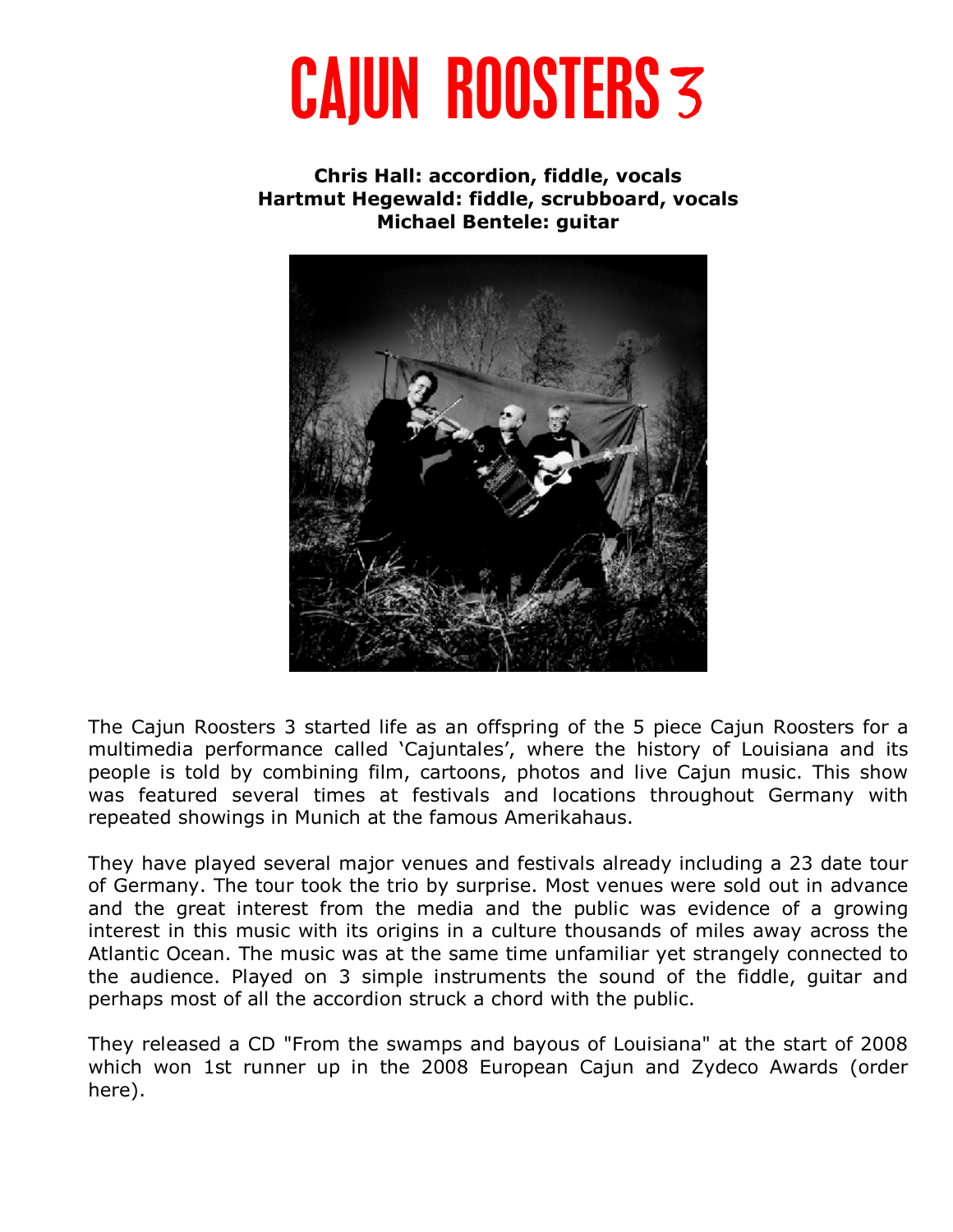# **CAJUN ROOSTERS 3**

Specialize in down home traditional Cajun music with a side order of acoustic Zydeco and Creole music. They play two steps, waltzes, Cajun blues and back porch Zydeco from SW Louisiana. It's a raw uncluttered sound that evokes the mysteries of the bayous and swamps of Louisiana. Classic timeless music that takes you on a journey from the 1920's when this music was first recorded to the present day. Along the way they tell stories about the musicians who created this music and reveal some of the fascinating history of the Cajun people and their culture. Equally at home playing seated concerts or to dancing crowds the Cajun Roosters 3 leave audiences shouting for more everywhere they have played. Their passion for the music is infectious and clear from the first note to the last. Three musicians united in their love and understanding of one of the greatest undiscovered musics of the 21st century.

**Cajun Roosters 3** play songs by Iry Le Jeune, Nathan Abshire, Canray Fontenot, The Balfa Brothers, The Lawtell Playboys, Lawrence Walker, Aldus Roger, Austin Pitre, Leroy Broussard, Bois sec Ardoin, and many more.

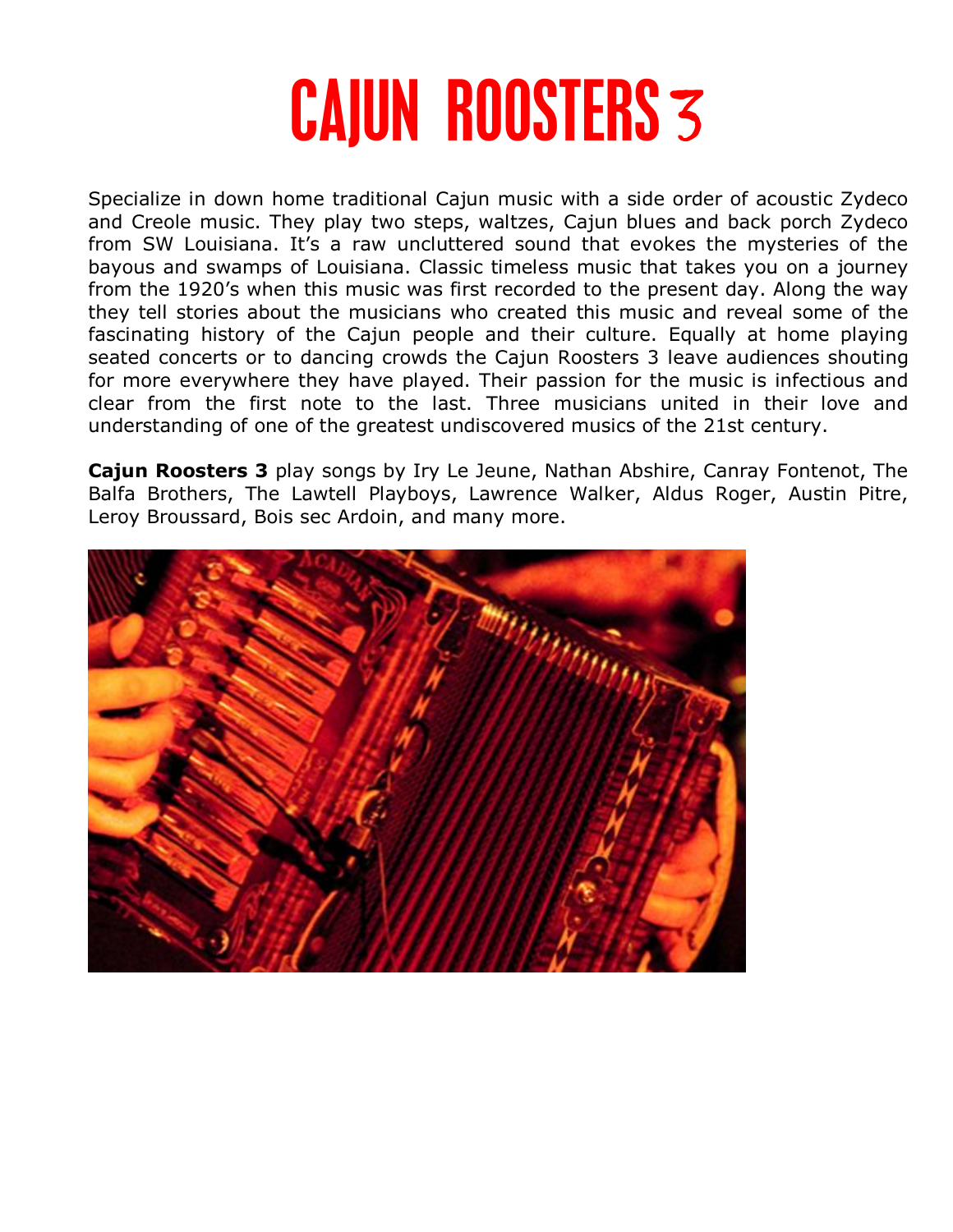## **CAJUN ROOSTERS 3**

**Chris Hall: UK (cajun accordion, fiddle, vocals, triangle, homemade drums)**  Since the 70s Louisiana accordion boss man Chris Hall, based in Derby/UK, is known through his work with R.Cajun & the Zydeco Brothers, The Bearcats, Zydecomotion and Breaux. His reputation is such that he was called on by Bill Wyman to play on his album and was also part of the band put together by Sir Paul McCartney to record his "Run Devil Run" album. He was also called in by Kate Bush to contribute to her last album. Through his company Swampmusic he has been responsible for many festivals, tours and concerts of Louisiana artists in Europe taking to the road many times with artists like Steve Riley and the Mamou Playboys, John and Geno Delafose, and Randy Vidrine and Mitch Reed. He has studied the music first hand over many years with the masters in Louisiana, has a huge knowledge of C/Z and has been playing the music for over 25 years. He is widely acknowledged as one of the finest exponents of this music outside of Louisiana and has won many awards for his playing. He plays Acadian Cajun accordions handmade in Louisiana and a Hohner Supreme handmade in Germany.

**Hartmut Hegewald: Germany (fiddle, vocals, scrubboard)** is a fine musician, with a rare and uncanny ability to really get to grips with the subtlety of the style and capture the Cajun feel on the fiddle. He has carefully studied the masters with great passion, attending workshops and learning from them at first hand and in a short period of time has emerged as one of the few players outside the USA who really understand how to get the elusive Cajun sound. He is a versatile player with an ability to understand the finer details of the old masters like Dewey Balfa, Dennis McGee, and Canray Fontenot as well as younger players like Mitch Reed, Kevin Wimmer, and Travis Matte. He is also a fine Cajun singer and plays an authentic scrubboard which he learnt from the great Joe Chavis. He plays an old French fiddle which he renovated in his own workshop where he also builds handmade guitars.

**Michael Bentele: Germany (guitar, percussion)** has also known the Louisiana Cajun scene for a long time. During the 1980's he went to Louisiana for the first time to do an interview with Dewey Balfa and other Cajun musicians for a documentary film about the music. From that moment on he has been in love with the music and has spent his time studying and playing the music of his heroes. As a documentary film maker and TV director of many music shows he has been around many kinds of music all his life, yet one thing has remained constant, his love of Cajun and Zydeco music. He is a versatile player encompassing not only a fine Cajun Rhythm but also Creole and Zydeco on the acoustic guitar. His rock solid intense rhythms form the basis of the groove that is so important in Cajun music.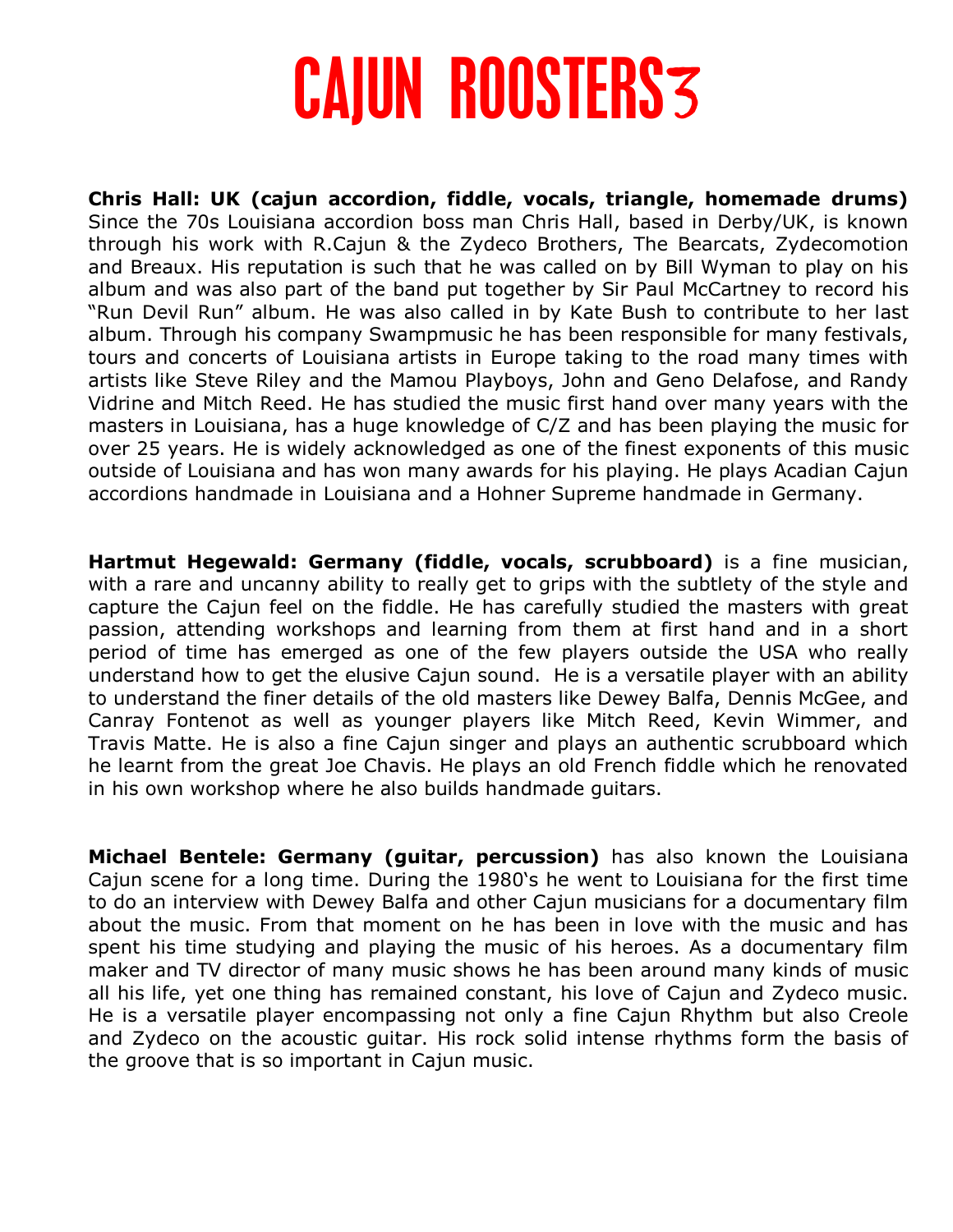**The Cajun accordion** is a simple looking wooden box. With only 10 buttons for melody and 2 for bass rhythm it seems like it should be easy to play. It's an instrument that is based on an old German design. They were shipped into the USA and sold by mail order companies under brand names like Sterling and Monarch or into the UK branded as Internationals. These were the instrument of choice for players at the start of the  $20<sup>th</sup>$  Century and even today can be found occasionally in playable condition. Although popular at the time they almost disappeared from Cajun music in the 1930's and 40's but came back with a bang in the late 40's when a new found pride in Cajun culture emerged. Small accordion workshops grew up in Louisiana and modifications were made which made the instrument even better. Today no self respecting Cajun band can be seen without one.

**The fiddle** is the glue that holds together the rhythm and melody in Cajun music. As legendary Cajun musician Dewey Balfa once said … if you ain't got the fiddle you ain't got Cajun music. It is played in many different ways, some Cajun players give it a country feel, others make it more bluesy but it's always distinctive and recognisable. It is characterised by a rhythmic groove using octaves, unisons and chords to give a full sound and often uses syncopated rhythms and bluesy shuffles. Once heard it's never forgotten. It's an elusive style that is quite unlike any other way of playing. A well played Cajun fiddle can create the dance groove all on its own, combine it with an acoustic guitar and a chanky chank Cajun accordion and you have a match made in heaven!

**The guitar** has been used in Cajun music ever since the turn of the 20<sup>th</sup> century. Early recordings by people like Cleoma Breaux and Joe Falcon featured just accordion and acoustic guitar with the accordion providing melody and the guitar giving a driving rhythm. It's been around ever since then and is generally played with a simple groove. Simple it maybe but easy it ain't! Many seasoned guitar players in Europe have tried and failed to capture the elusive Cajun Rhythm or found that the groove they figured would be easy to nail down has given them a new challenge. Also although the chords in Cajun music are simple (many songs use only 3 and sometimes only two chords) the chord changes often occur at unexpected times to western ears raised on blues rock and pop music. In a Cajun trio the guitar player is guitarist, bass player and drummer all rolled into one and is a slave to the rhythm, providing the solid canvas on which the fiddle and accordion can paint their pictures. If the guitar player can't lay down a rock solid groove the melody instruments can never rise to new heights and the accordion and fiddle waste their creative energy.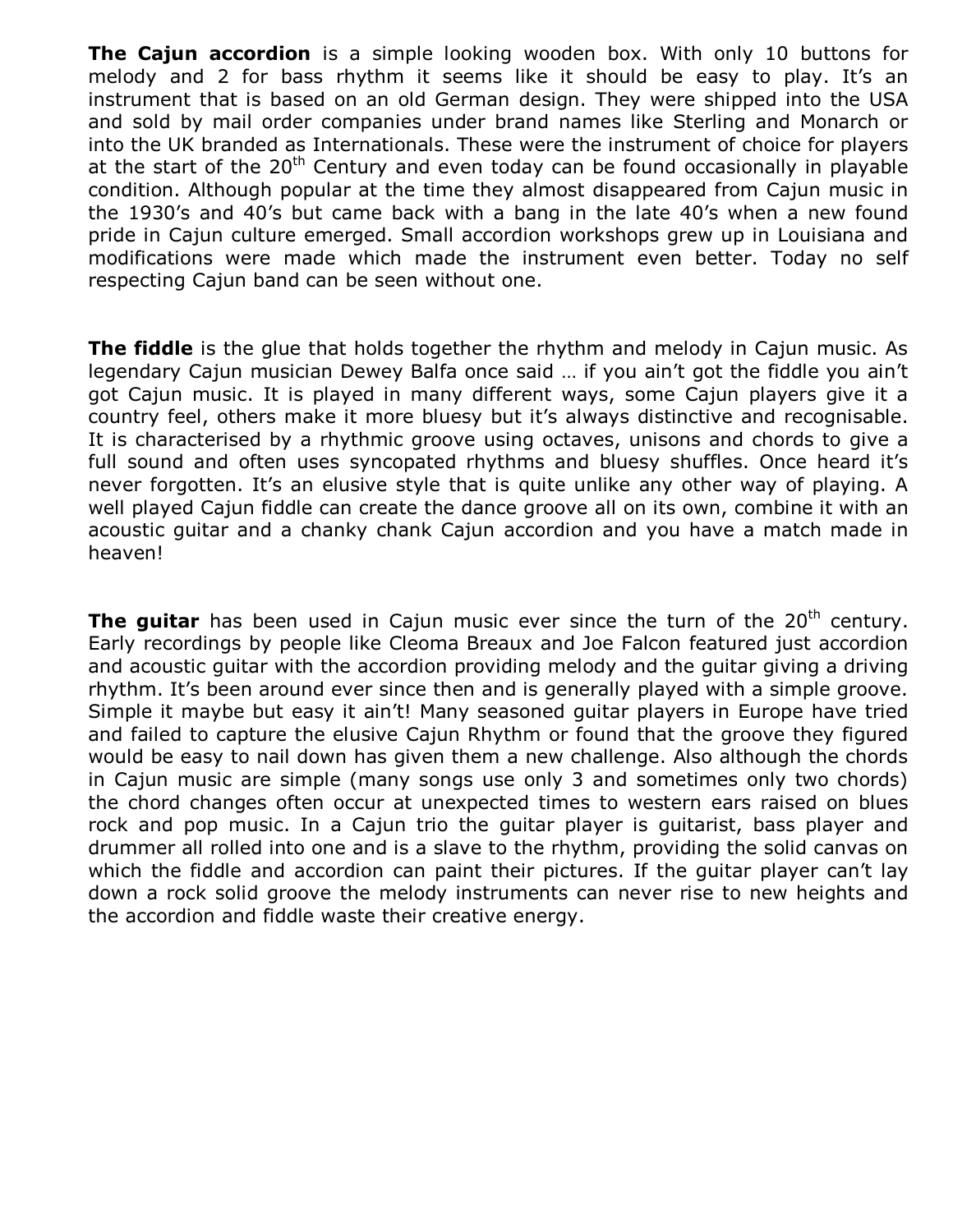## **CAJUN ROOSTERS <sup>3</sup>**

#### **A selection of recently played venues**

**Amerikahaus Munich Gloucester Cajun Festival UK Hainichen Cajun Festival Trossingen (Hohner Museum) Germany Memmingen Germany Tollwood Festival Munich Oklahoma Saloon Munich Hide Out Blues Club Munich Fröndenberg Kulturhaus Kettenmuseum Düsseldorf Jazzschmiede Gütersloh Apostelkirche Detmold Alte Aula Schule am Wall Remscheid Teo Otto Theater Hagen Offene Lutherkirche Gronau Cafe Oreade Kempen Kuba Bonn Brotfabrik Hamm Lutherkirche Köln Domforum Wuppertal Unterbarmer Hauptkirche Dortmund Keuninghaus Unna Ernst-Barlach-Gymnasium Kleve Kleine Ev. Kulturkirche an der Böllensteige Soest Alter Schlachthof Herford Stadtheater Köln Louisiana Siegen Krönchen Center Euskirchen Comedia**

#### **Cajun Roosters 5 have also played**

**Cajun & Zydecofestival,Saulieu (F) Festival du Culture (LUX) Cajun & Zydecofestival, Opwijk (B) Hildesheim Jazzfestival (D) Cajun & Zydecofestival, Soest & Baasem (D) Bietigheim Jazzfestival (D) Donauinselfest, Wien (A) Tollwood Festival, München (D) Burghausen Jazzfestival (D) Gronau Jazzfestival (D) Broadstairs Folkfestival (GB) Lichtensteig Jazzfestival (CH) Breda Jazzfestival (NL) Füssen Jazzfestival (D) Piacenza Folkfestival (I)** 

**Cajun & Zydecofestival, Raamsdonksveer (NL) Skagen Folkfestival (DK) Gloucester Cajun & Zydeco Festival (GB)**